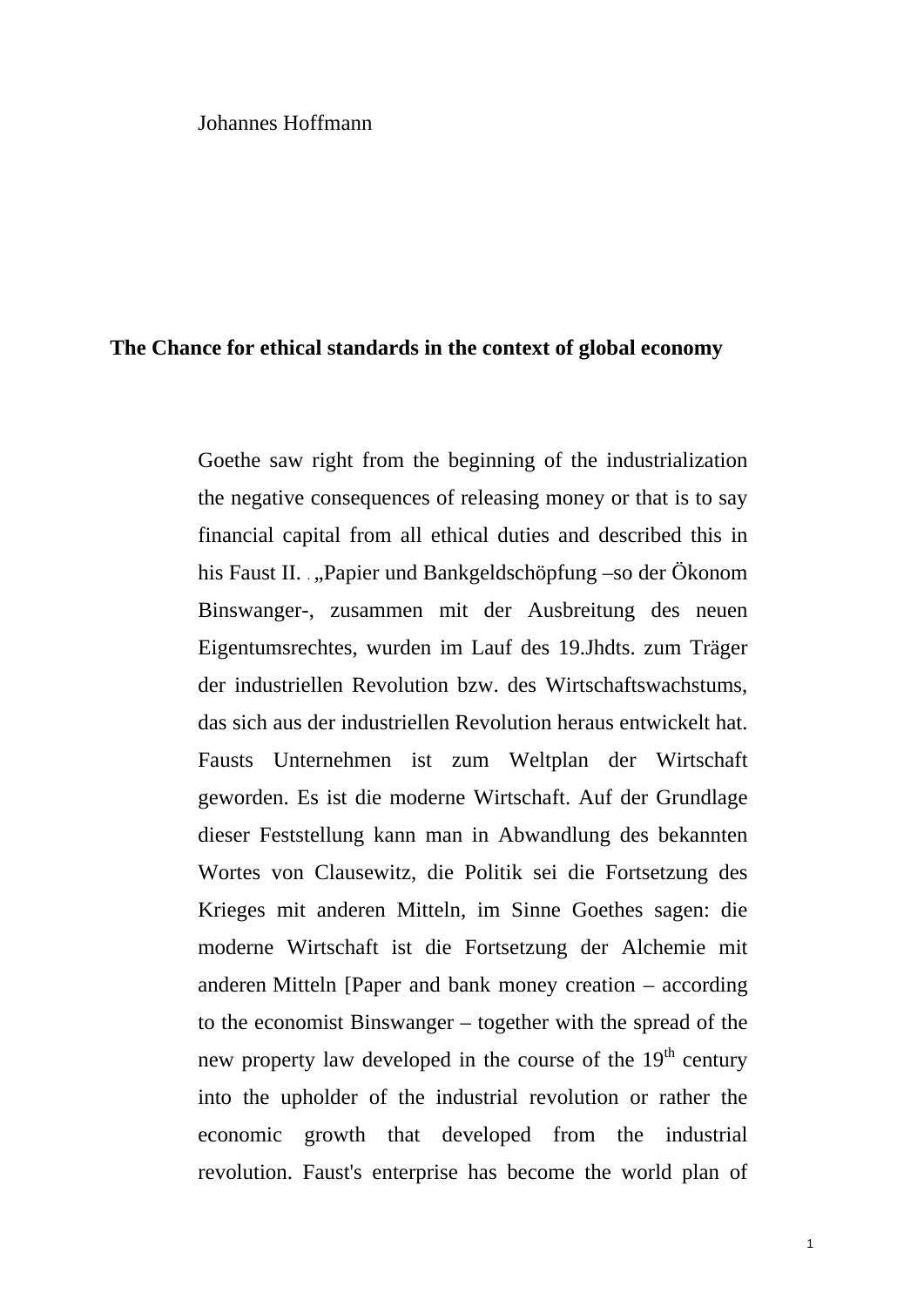economy. It is the modern economy. On the basis of this conclusion one can say in accordance with Goethe – modifying the well known word by Clausewitz, politics were the continuation of war with other means: Modern economy is the continuation of alchemy with other means].

An economic order came into being where the economic subjects' evaluations and actions are determined by the laws of capital exploitation. Declaring the economic capital as the absolute has consequences, namely an unfair and dirty capitalism that exhausts both the natural and the social capital. In the context of globalization this happens worldwide and can no longer be sufficiently controlled by national governments.

## **The duties of economic ethics**

In view of these results economic ethics are challenged to make the market economy and the capitalist system that accompanies the setting of capital as the absolute fit and capable for the future. In modern age, economic ethics have always taken on this duty, although with quite different means and methods. Two possibilities shall be given as an example: Some tried to take countermeasures to releasing capital from all duties except proliferation by trying to convince industrialists with comprehensible arguments that they should commit themselves, as it were, to taking into account ethical norms in dealing with the natural and social environment in the course of production processes and concerning the produce. Indeed, many of them complied with this. However,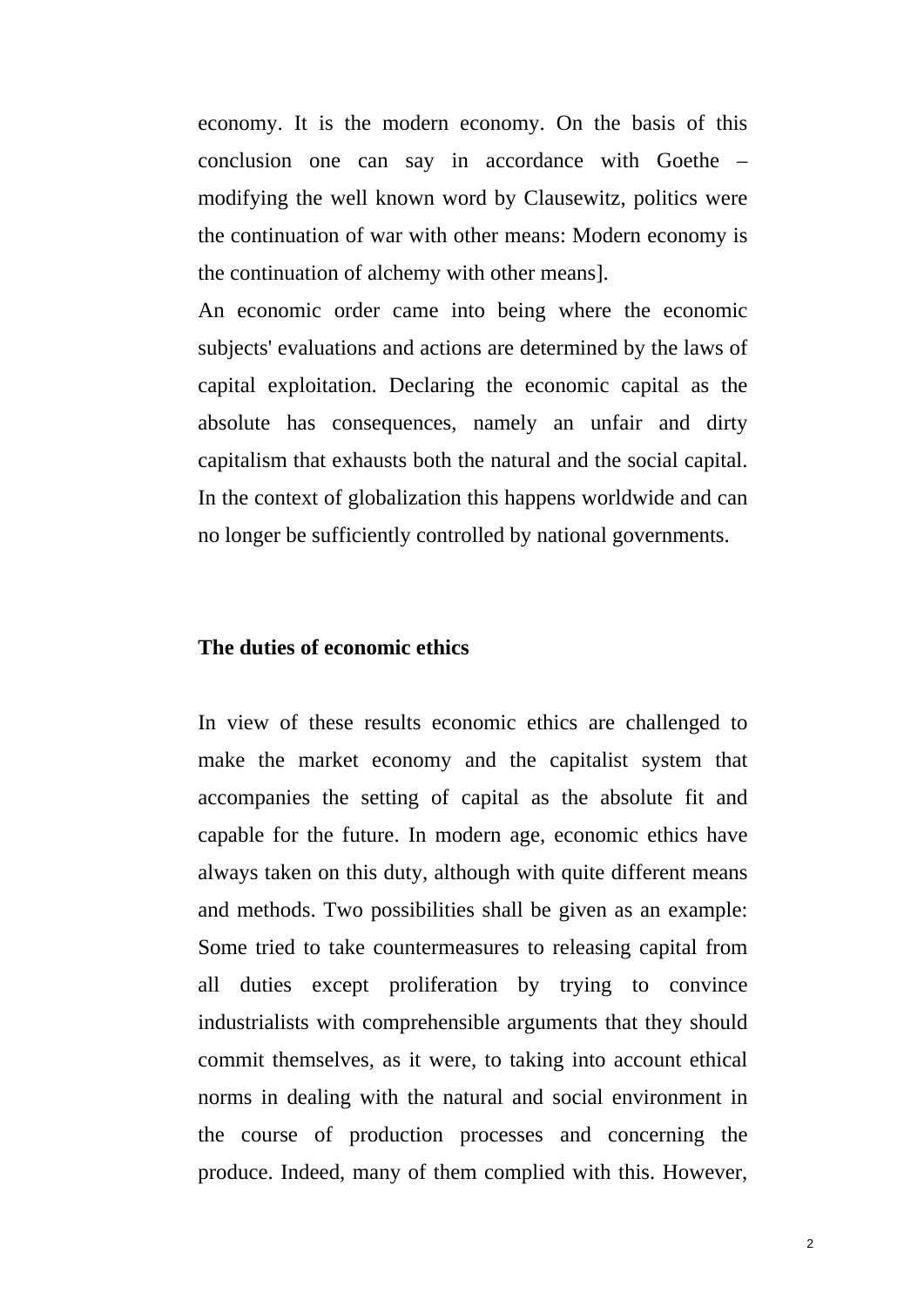more often than not they found themselves at a disadvantage with their competitors who disregarded such responsibilities. Other philosophers of economic ethics tried to work towards changing the economic conditions with the aid of institutions such as the church or social associations. The concepts of social market economy by Alfred Müller-Armack and Ludwig Erhard serve as the best and most important example for this. Müller-Armack tried to carry out the necessary adjustments until well into the sixties. Today, there is in fact nothing much left of this model. Let alone one expanded the concept towards a social-ecological market economy. There was a time, for instance from the early days of the Federal Republic until far into the sixties, when economical ethics together with lobbying achieved respectable results concerning the influence on the basic conditions. Today it seems, however, that governments are hardly capable of acting as contacts for far-reaching changes should they wish to be re-elected. Just in a situation like this, we are well advised to focus on the civil society and use the influence of civil-societal movements in order to get more ethic into the market.

There is a good chance for this. Sociological insights and also experiences gained by the peace movement, the ecology movement et cetera may encourage us to take action, as – considered from the sociological viewpoint- all realizations, all technological developments, all economic systems, mechanisms and structures are results of social processes in cultures. They may again be changed due to social processes in societies and cultures, if we become aware of the fact that these structures stand in the way of preserving the Creation, of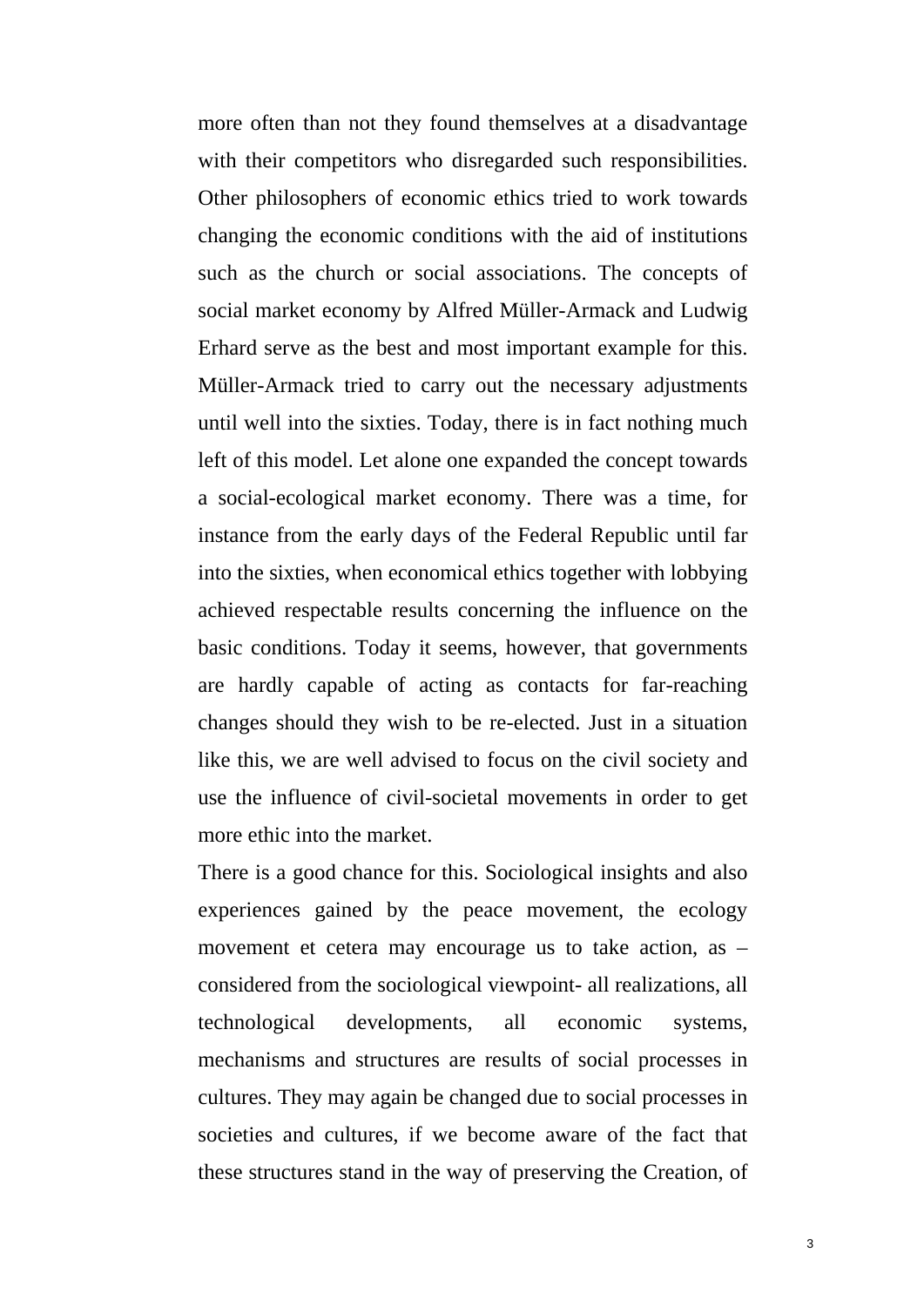protecting social harmony and making possible humane living conditions for all people. A possible result of such social processes could be a capitalism that can be reminded of its ethic duty, so that the incarnation in community and harmony with the Creation may come true for all human beings, a capitalism that considers money as social institution, that is shaped by the community and the nation, its value being guaranteed by the work of many. The cultural taming of our unfair and dirty capitalism and its transformation into a capitalism which is fit for the future would come into view as vision and real utopia.

Ethically oriented investors, an ethically interested financial service industry, ethically motivated industrialists eager to learn as well as ecologically and ethically oriented consumers could provide the basis for a broad civil-societal movement and would get the necessary cultural and social processes for the creation of a future-fit capitalism off the ground.

### **Now how can we make this happen?**

The sustained formation of relevant civil-societal groups into social and ecological movements can only succeed if these groups adopt sufficient independent information, if they can rely on a methodically-supported set of criteria based on knowledge and experience to assess capital investments and if there are competent civil-societal institutions in the background.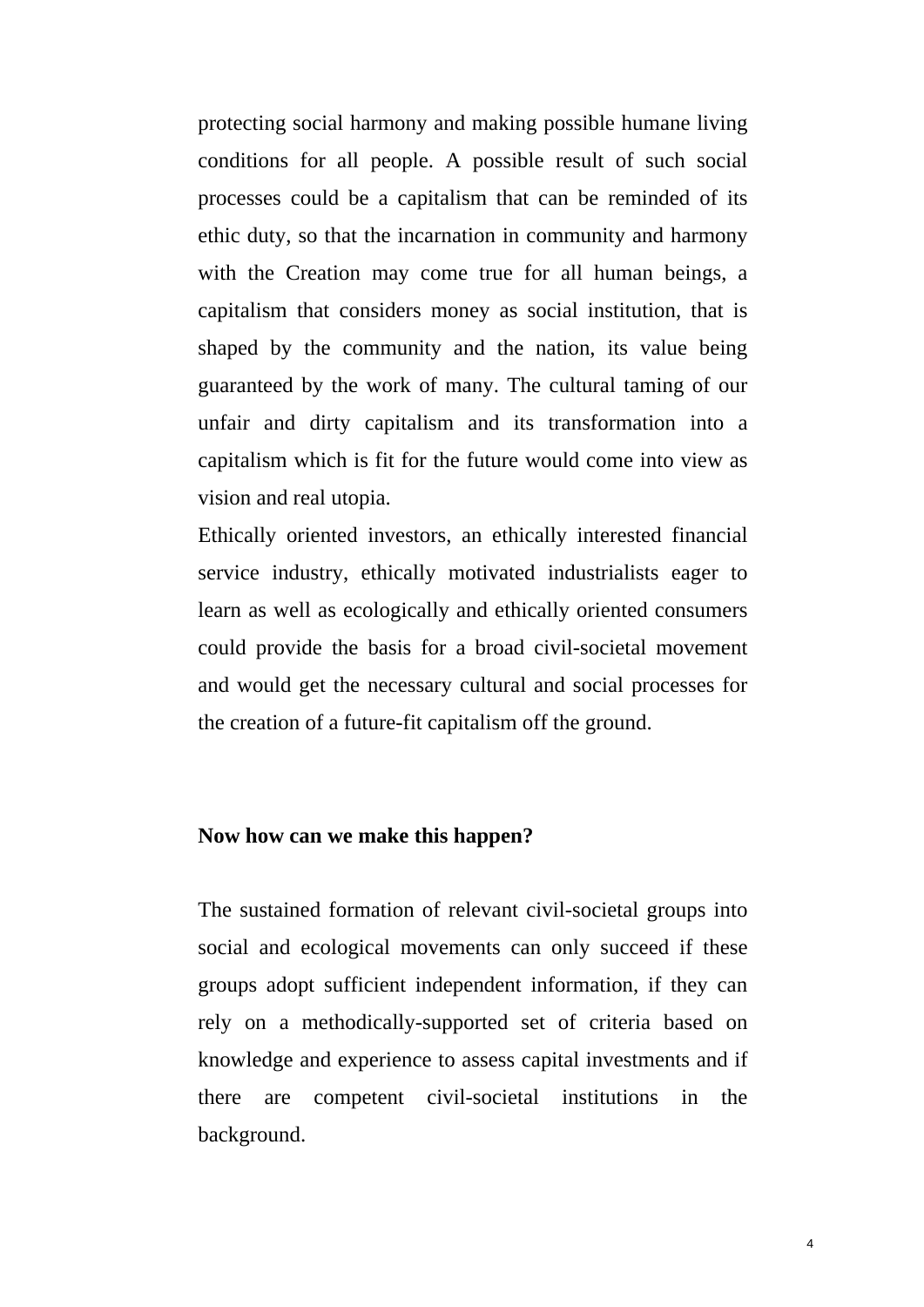The project group "Ethical-Ecological Rating" was created against the background of these civil-societal requirements and provided important contributions. The first step to be taken by the project group Ethical-Ecological Rating was the development of a systematic, theory-supported set of criteria. This set of criteria provides a tree of values working on three value-dimensions, namely cultural, social and ecological sustainability. This set of criteria, published as Frankfurt-Hohenheimer guideline, was then recasted as "Corporate Responsibility Rating Concept" by the project group together with the oekom research AG, a competent rating agency. The Corporate Responsibility Rating assesses a company's responsibility for the society and the cultures (=cultural sustainability), moreover its responsibility for the people affected by the company's activities (=social sustainability) and the company's responsibility for the natural environment (=ecological sustainability). That provides ethically motivated investors with the required know-how to be able to invest their money via financial administrators according to ethical criteria. Such a rating or rather such an evaluation assesses the companies individually and also determines their ranking within their branch of industry. Each company participating in the evaluation receives information about its classification for free. Many companies are naturally interested in finding out their competitors' results and why the others might possibly be better than they are. The final report, which the participating companies may purchase, states the detailed reasons why one company gets the top ranking whereas another one only takes the tenth position. The moment this is done an ethical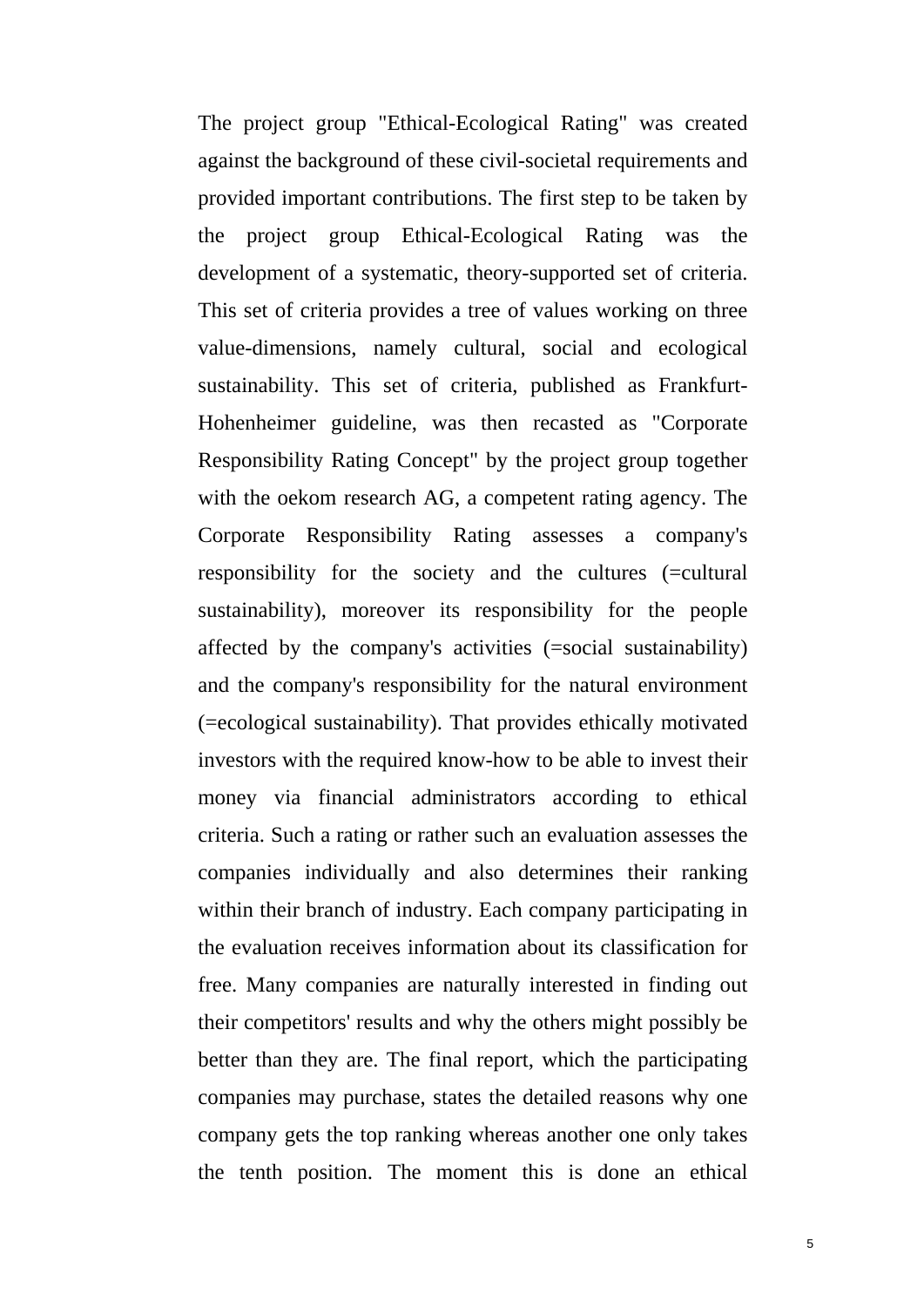competition develops within the branches on the basis of the rating in connection with the ranking of the branches. And this is exactly the intention of this economic-ethical approach. By using the means of the market, namely competition, this approach tries to involve ethic into the capital market and influence money transactions by ethical viewpoints. On the capital market this has already succeeded to a considerable extent. Right now, already more than 1 Billion EURO in Germany and Austria are administered by means of Corporate Responsibility Rating. So far, 800 international large concerns in 25 branches were evaluated. In addition, 200 medium-sized and smaller companies, that proved to be ecological pioneers as concerns their products and production processes. With this, we have an investment universe rated according to the Frankfurt-Hohenheimer guideline which is sufficient for any possible creation of portfolios and can also be handled very well, as experience with bonds societies has shown.

## **Rating of 30 OECD countries**

To offer ethically oriented consumers a wider investment spectrum particularly in the field of fixed-interest investments, we developed a country-rating with the help of which all government bonds on the market can be assessed according to criteria from the social and ecological field on the basis of the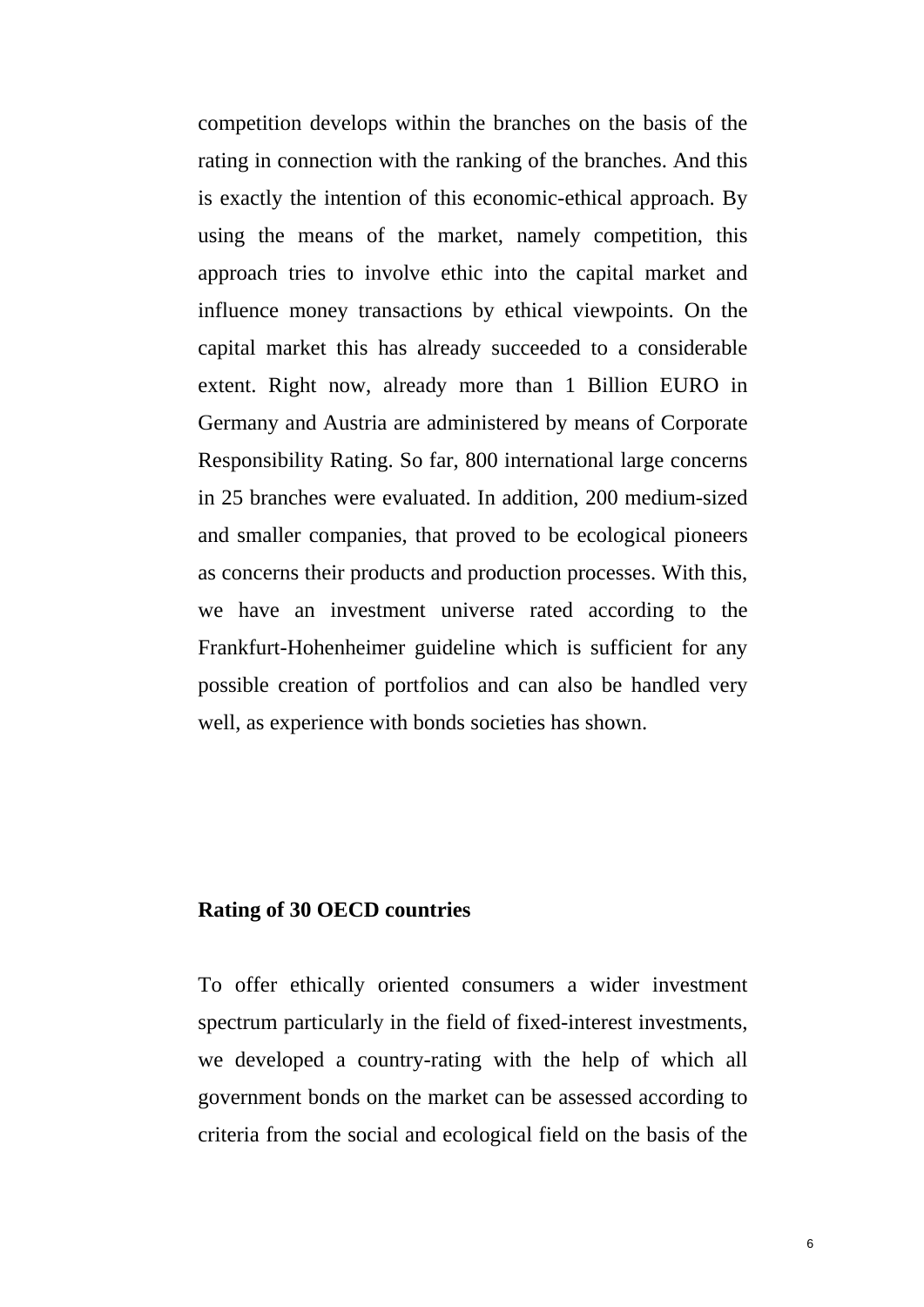Frankfurt-Hohenheimer guideline. So far a country-rating of the 30 OECD countries and Russia is available.

Such a rating can be compared to a photograph that might show a completely different picture only a little later. It is therefore necessary to update the results of the evaluation, to re-examine them regularly or on special occasions. Therefore, the oekom research AG makes yearly updates and, should companies show grave changes in their conduct, its clients will be informed monthly.

So there is the know-how for a very transparent form of ethical investments. Furthermore, the oekom research AG offers its clients the opportunity to select from a wealth of negative and positive criteria to develop an individual approach. This has the advantage that the investor can individually create his portfolio. The disadvantage is, however, that the investor is forced to have a critical look at the criteria, which is more time consuming. Each investor will surely find the investment concept that matches his individual preference.

# **Concerning the quality of sustainability ratings**

More and more often, we read in the printed media about business scandals, faked balances and other attempted deceptions, which confuse investors and make share prices reach rock-bottom. Rating agencies and analysts also get themselves talked about. Therefore the question arises in which way confidence and credibility on the stock market can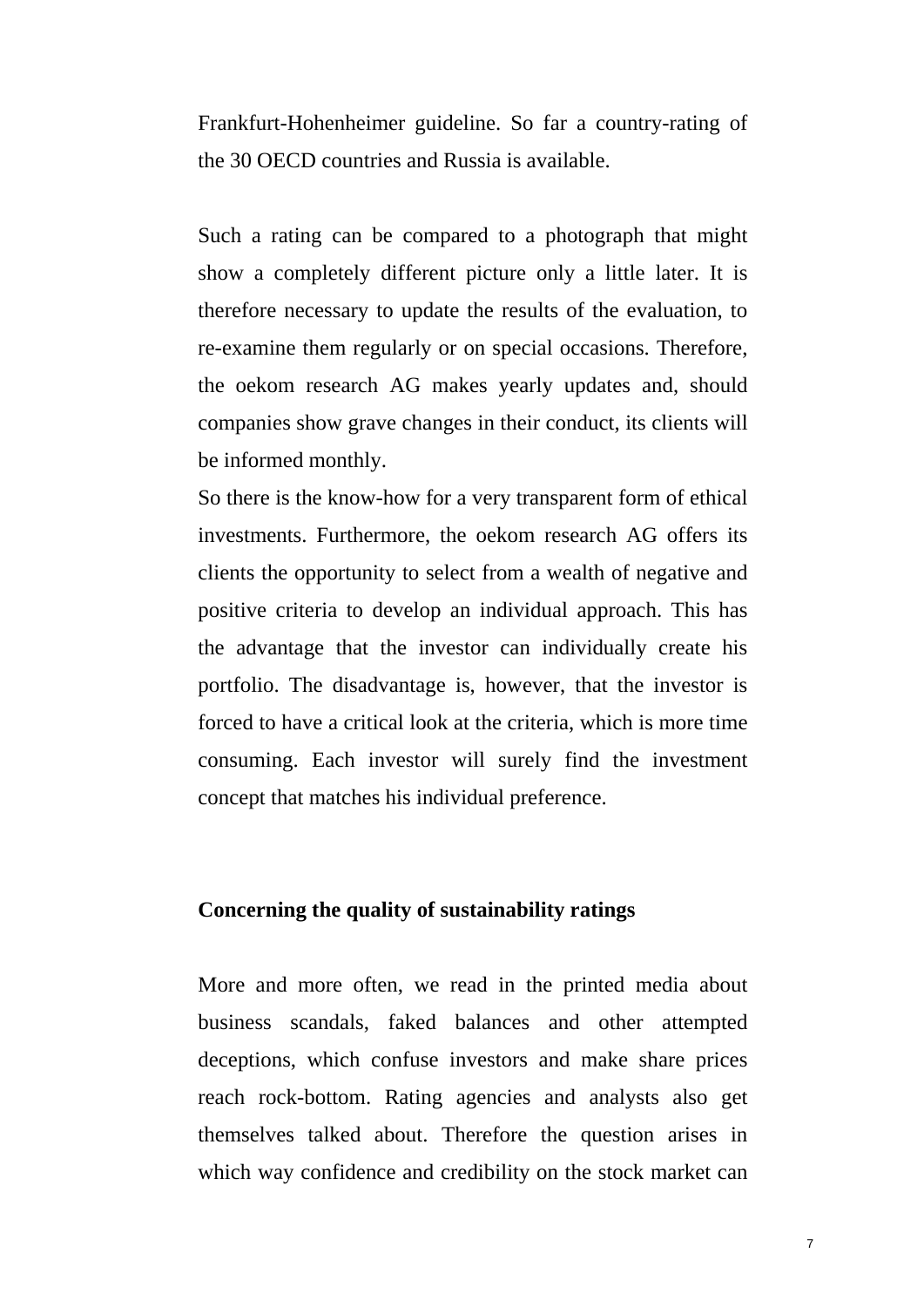be re-established. One condition is the orientation of all participants towards ethical principles. Here, the project group "Ethical-Ecological Rating" of the University of Frankfurt developed quality standards for sustainability ratings together with the oekom research AG and the Rating Cert e.V. These standards include, e.g. that a rating agency relies on a differentiated and transparent set of criteria. There must not be any conflict of interests nor capital entanglements between the agency and the evaluated companies. Furthermore, rating agency and asset management must be institutionally and economically separated. Neither are rating agencies allowed to entertain any commercial consultancy relations with the companies evaluated or to be evaluated by them, as this might imply a certain interest for a higher ranking. Whether our market economy is fit for the future will not least depend on winning back the trust in the economy and the stock market by means of trustworthy ratings.

This procedure not only offers the investor a transparent opportunity to make ethical-ecological investment decisions. Rather his decision according to the "best-in-class" system shows ethical-ecological effects on the economical development in general, as this test procedure triggers an ethical competition both within and between the branches. That accommodates an ethically oriented investor very well, as he not only pursues his individual interests and has a clear conscience, but also triggers economical developments which produce ethical-ecological innovations on a larger scale and therefore result in changes on the capital market towards a more ethical performance.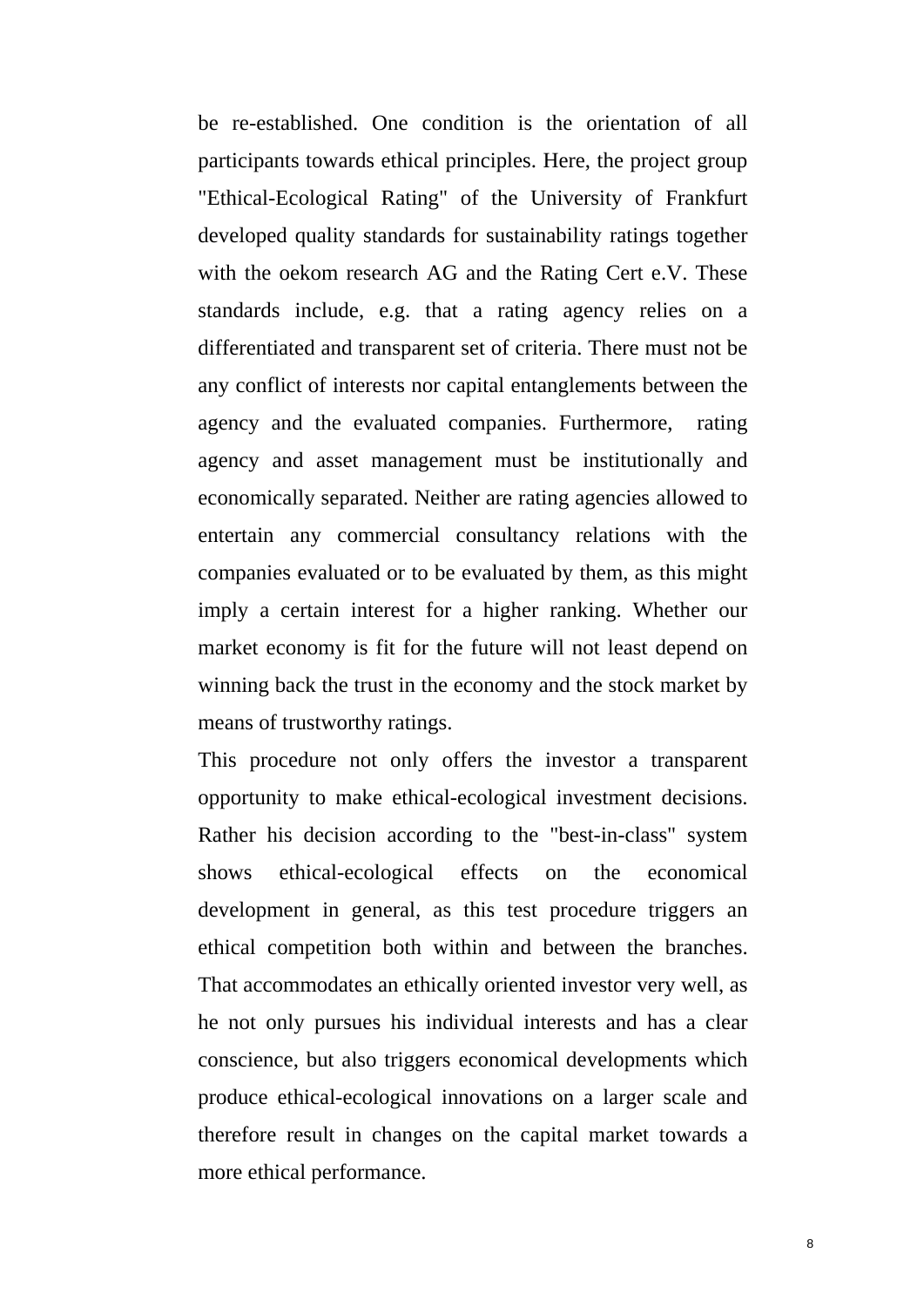Due to the establishment of ethical competition within the branches – an economic means, after all- companies are given the opportunity to become consciously aware of their responsibility for people and environment in their own country and in other cultures. Those who are orientated towards criteria of sustainability, who run their companies in an ecological, social and cultural acceptable way will be the ones to distinguish themselves as suitable investment candidates in this competition.

# **Transparency and objectivity in rating agencies**

The ethical ecological research and rating agencies provide a remarkably important interface for a well-functioning ethical competition. Unfortunately, this is exactly where we see not only positive developments but also considerable flaws. A poll carried out by the Deutsche Aktieninstitut e.V. [a German shares institute association] and the Institut für Ökologie und Unternehmensführung [institute for ecology and management] at the European Business School e.V. in May 2003 revealed that [those enterprises in Germany with a quotation on the stock exchange have an attitude towards sustained investments on the market which is characterized by a combination of openness and uncertainty...they especially criticized the lack of transparency as regards the criteria and methods for evaluating the sustainability performance of enterprises]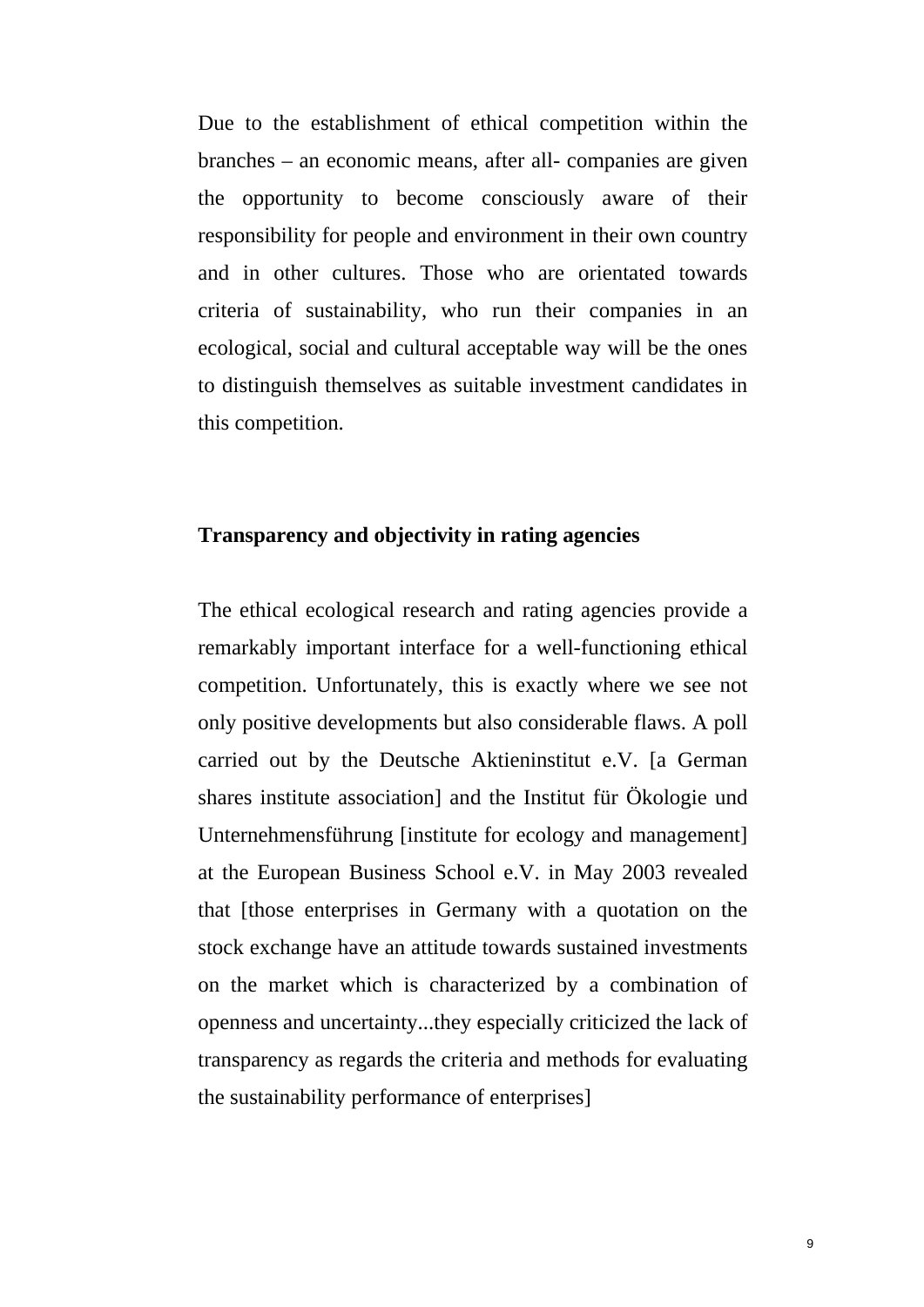The way the questioned enterprises perceived rating agencies corresponds to the results from a survey made by Franziska Jahn on behalf of the project group Ethical-Ecological Rating in Frankfurt this year. There is a rather long list of inquiries to the ethical ecological research institutes resulting from that. Data protection is already the first item to mention. Furthermore,  $\int$  it became clear that the ideas concerning the judgement quality of analysts differed considerably]. As regards the evaluation procedure [only 40 % stated that they have a standardized research procedure, only 26 % of the agencies considered a systematic media research in view of the highest possible objectivity as important and another 20 % claim that a precise evaluation handbook is the key to objectivity]

The results concerning the question of criteria are downright alarming. 66 % of the agencies questioned did state that they are based on an acknowledged guideline, however only 33 % made it available to the study, [13 % did not answer the question at all and another 21 % are not based on a declaration of any kind...] Only 47 % of the interviewees draw up rankings within the branches after screening and evaluating the enterprises]

Ranking the companies within their branch if of prime importance, however, when it comes to developing an ethical competition within and between the branches. When investors or the financial service industry rely on rating agencies in order to decide about their investments, a prior quality check is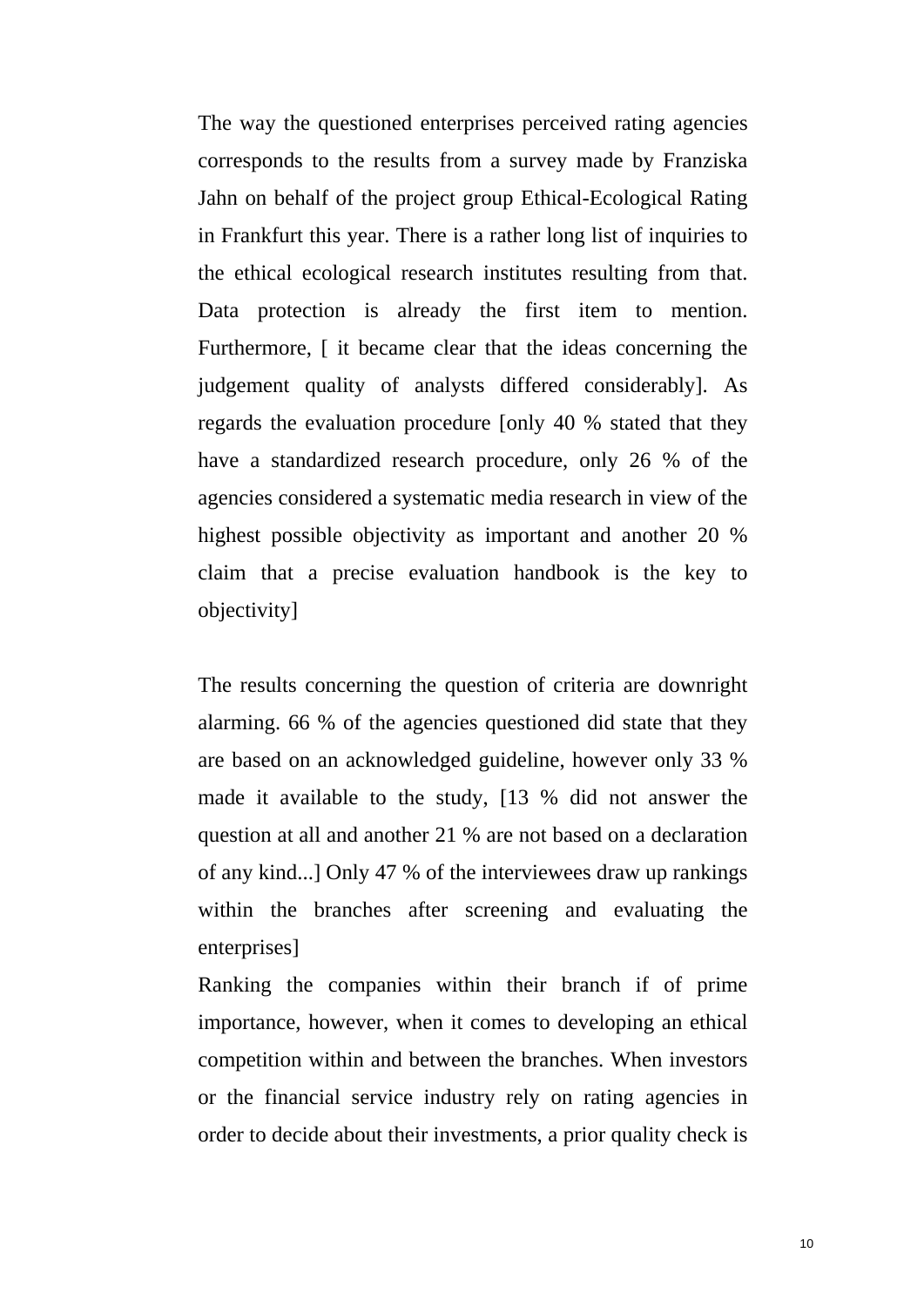indicated to avoid mistakes when selecting and looking for ethically-ecologically sustained products.

## **Formation of ethically oriented investors**

If these effects are supposed to last, the acquired know-how must be kept up-to-date and has to be used by investors on a broad scale. No investor can possibly do the required research and organize the necessary continuous controlling on his own. Therefore the association of ethically oriented investors was founded in Frankfurt. It is called "Corporate Responsibility Interface Center" (CRIC). Its name is meant to give an international signal that the association considers itself as interface of ethically oriented institutional and private investors, that whishes to serve its investor-members as forum for exchange of information, but also wants to provide academic accompanying research, press and public relations work and international linking-up with other investor associations. It offers a newsletter and makes reduced access to the necessary evaluations possible for its members. This is on condition that as many ethically oriented investors in the German-speaking region as possible form a high-powered civil-societal group under the umbrella of this association, that they act on the capital market with a rating agency as competent civil-societal institution alongside and ensure gradual changes of the normal conditions towards a better cultural, social and ecological acceptability of the economy.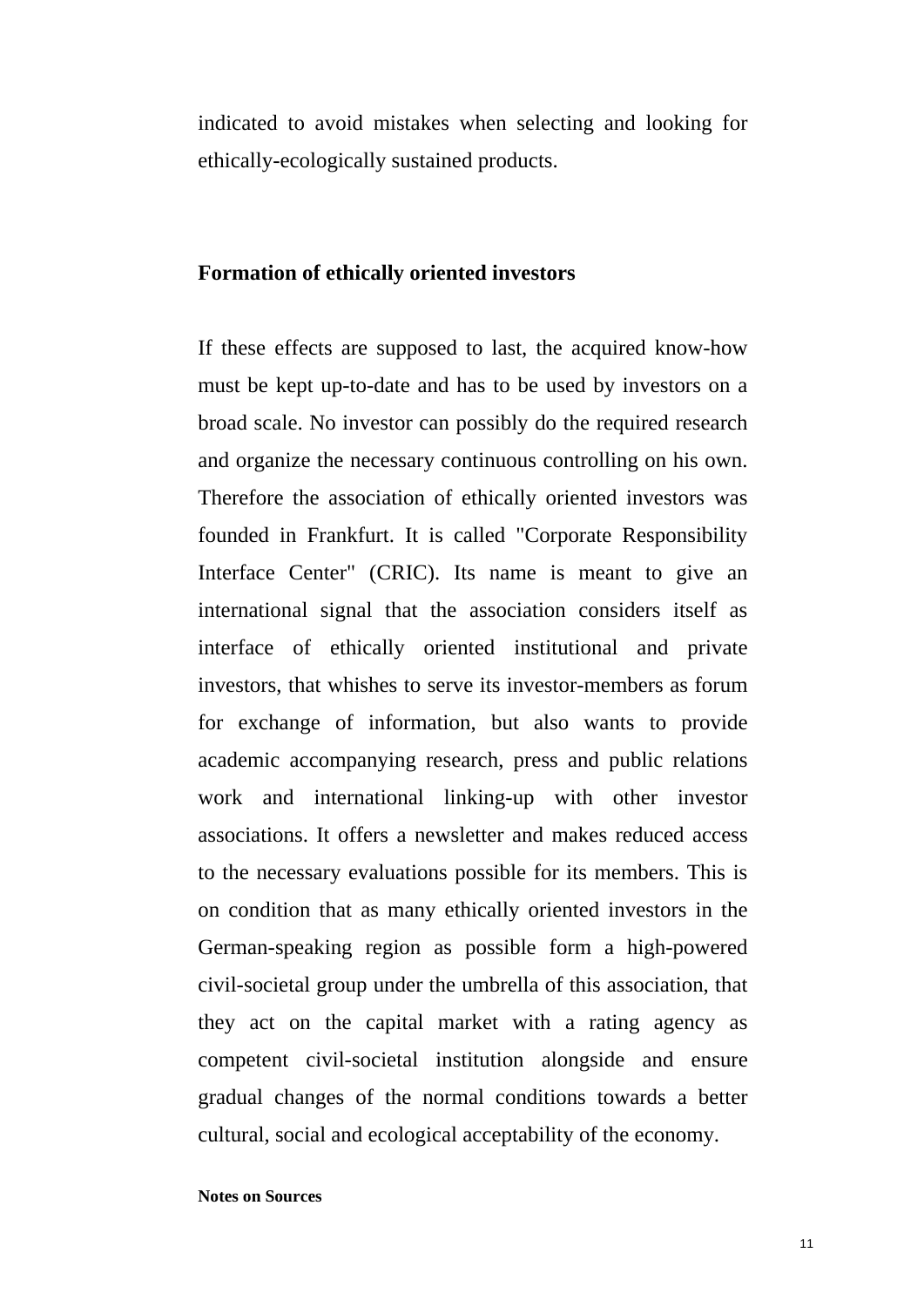#### **Page 1**

"Papier und Bankgeldschöpfung... " is quoted from Hans Christoph Binswanger, *Geld und Magie*, Stuttgart/Wien/Bern 1985, p.56

#### **Page 3**

Johannes Hoffmann, Konrad Ott, Gerhard Scherhorn Ed. *Ethische Kriterien zur Bewertung von Unternehmen. Frankfurt-Hohenheimer Leitfaden* Frankfurt (IKO-Verlag) 1997

#### **Page 7**

"die börsennotierten Unternehmen ... "is quoted from

Nachhaltigkeit und Shareholder Value aus der Sicht börsennotierter Unternehmen. Ergebnisse einer Umfrage des Deutschen Aktieninstituts e.V. und des Instituts für Ökologie und Unternehmnsführung an der European Business School e.V.

Rüdiger von Rosen Ed. *Studien des Deutschen Aktieninstituts*, No 22, Frankfurt am Main, Mai 2003, p.9

"ließen sich stark differierende Vorstellungen..." is quoted from Franziska Jahn, *Zur Qualität von Nachhaltigkeitsratings. Zwischen Anspruch und Wirklichkeit,* typed version, Frankfurt, 30.7.03, p.142

"gaben nur 40 % an..." is quoted from Ibidem, p.149

"13 % beantworteten die Frage gar nicht..." is quoted from Ibid, p.161

#### Summary

An economic order came into being where the economic subjects' evaluations and actions are determined by the laws of capital exploitation. Declaring the economic capital as the absolute has consequences, namely an unfair and dirty capitalism that exhausts both the natural and the social capital.